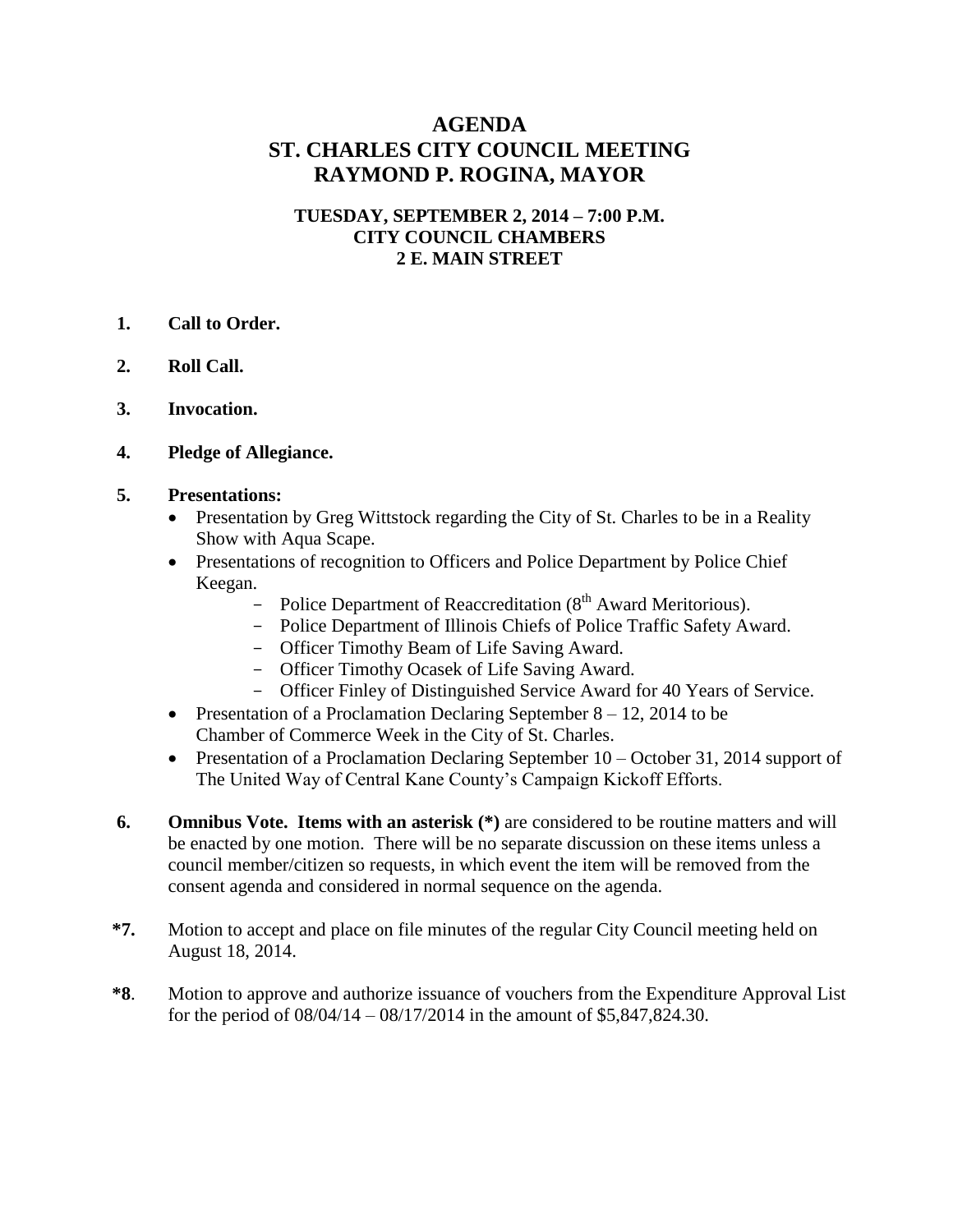City Council Meeting August 4, 2014 Page 2

# **I. New Business**

None

# **II. Committee Reports**

#### **A. Government Operations**

- \*1. Motion to accept and place on file the Minutes of the August 18, 2014, Government Operations Committee Meeting.
- \*2 Motion to approve A **Resolution** Authorizing the Sale of Items of Personal Property Owned by the City of St. Charles.
- \*3. Motion to approve A **Resolution** Authorizing the Mayor and City Clerk of the city of St. Charles to Approve the Award of a 2014 John Deere 410K Backhoe Loader to West Side Tractor Sales; and Trade-in Replaced 2002 CAT 420IT Vehicle #1920.
- 4. Motion to approve A **Resolution** Authorizing the Mayor and City Clerk of the city of St. Charles to Approve the Award of the New 2015 F-550 XL with Knapheide Service Body Quote to Zimmerman Ford; and Sell Replaced 2003 F-350 Utility Truck Vehicle #1748.

### **B. Government Services**

- \*1. Motion to accept and place on file the Minutes of the July 28, 2014, Government Services Committee Meeting.
- \*2. Motion to approve Downtown St. Charles Partnership Request for Amplification and Closure of  $1<sup>st</sup>$  Street to host the Lighting of the Lights in the  $1<sup>st</sup>$  Street Plaza.
- \*3. Motion to approve Use of Amplification for the Holiday Homecoming Parade.
- \*4. Motion to approve a **Resolution** Authorizing the Mayor and City Clerk of the City of St. Charles to Approve the Sale of the 1987 Airboat to the Limestone Township Fire Department.
- \*5. Motion to approve a **Resolution** Authorizing the Mayor and City Clerk of the City of St. Charles to approve a Contract with HR Green for the  $7<sup>th</sup>$  Avenue and North Tributary Creek Concept Phase.
- \*6. Motion to approve a **Resolution** Authorizing the Mayor and city Clerk of the City of St. Charles to Execute a Memorandum of Understanding between the Illinois Department of Natural Resources and the City of St. Charles for the  $7<sup>th</sup>$  Avenue Creek Tributary Floodplain.
- \*7. Motion to approve a **Resolution** Authorizing the Mayor and City Clerk of the City of St. Charles to Execute a Memorandum of Understanding between the City of St. Charles and the Village of Campton Hills for the Campton Hills Road Asphalt Overlay Project
- \*8. Motion to approve a **Resolution** Authorizing the Mayor and City Clerk of the City of St. Charles to approve a Purchase Order with Cummins NPower, LLC for City Generator Maintenance Services.
- \*9. Motion to approve a **Resolution** for the Closure of IL Rt. 64 and IL Rt. 31for the Holiday Homecoming Parade by Illinois Department of Transportation.
- \*10. Motion to approve a Budget Addition for Electric Utility Work Related to New Cell Tower East of 300 North Randall Road.